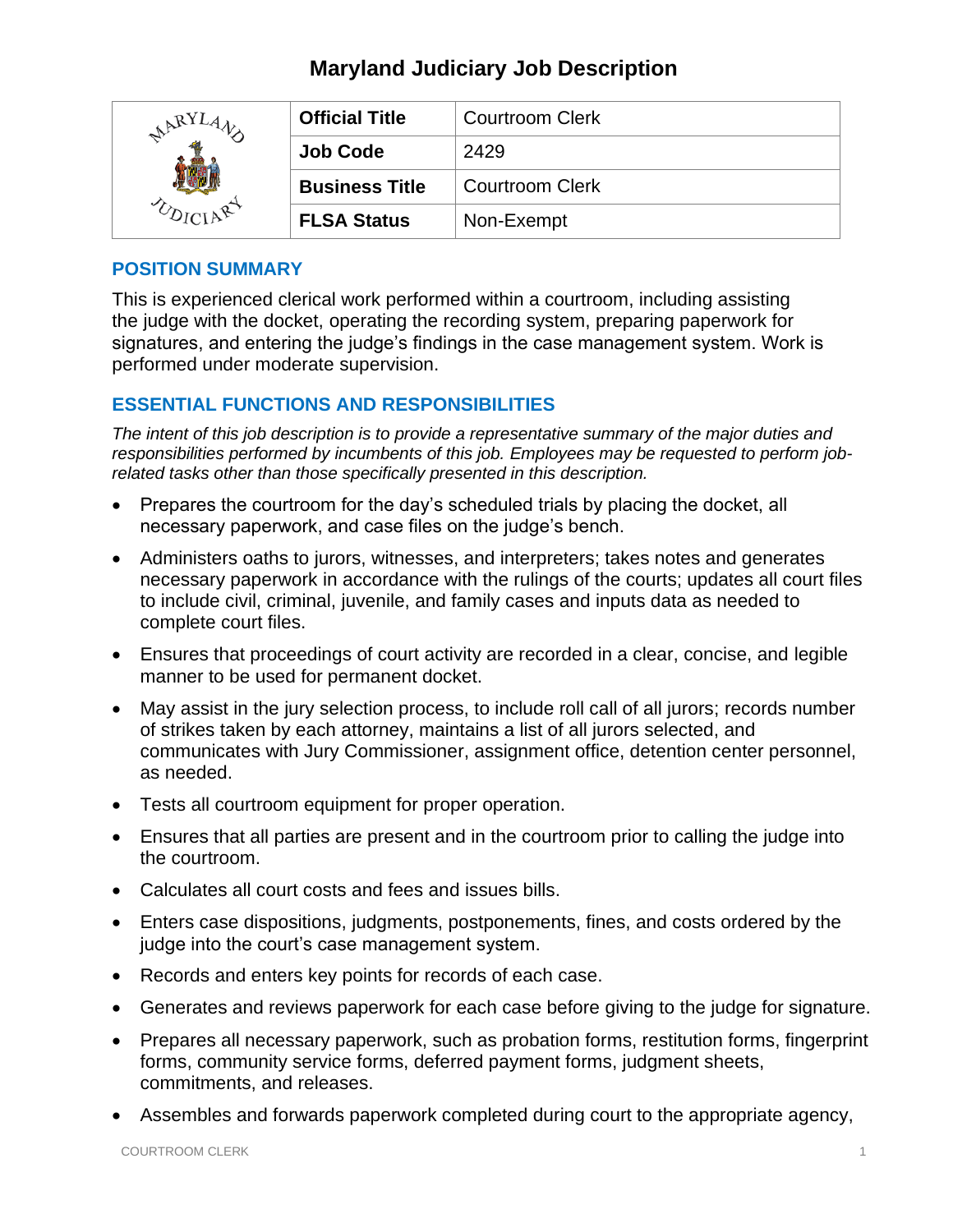e.g. Parole and Probation, Detention Centers, Law Enforcement Agencies, Sheriff's Office, depending on action required.

- Generates and verifies end of session reports for bail reviews.
- Reviews case files for accuracy, completeness, and required signatures.
- Balances all monies from each court session with docket sheets and trial balance sheets.
- Records judge's bench time on proper form.
- Processes transcript requests.
- Provides administrative assistance to Judges and Magistrates, as required.
- Assists with other clerical functions when not assigned to the courtroom.
- May require unscheduled overtime, as required.

## **MINIMUM QUALIFICATIONS**

#### **Education and Experience**

- High school diploma (or GED equivalent).
- Two (2) years of work experience, to include one (1) year in court operations or in the fields of criminal justice, parole and probation, legal or financial services.

#### **Note:**

- A Bachelor's Degree may substitute the required work experience.
- A Paralegal/Associates Degree or 60 college credits may substitute the required work experience.
- A Paralegal Certificate may substitute the required work experience.

### **KNOWLEDGE, SKILLS, AND ABILITIES**

#### **Knowledge of:**

- Court forms, practices, procedures, protocols, systems, and equipment required to support the specialized work of the assigned unit(s).
- Legal terminology and court procedures.
- Judicial policies, procedures, and forms.
- Basic English and arithmetic to include, but not limited to, spelling, punctuation, addition, subtraction, multiplication, and division.

#### **Skill in:**

- Operation of recording equipment, computer terminals, and related software.
- Typing on a personal computer.
- Managing priorities to meet critical deadlines while multitasking.

#### **Ability to:**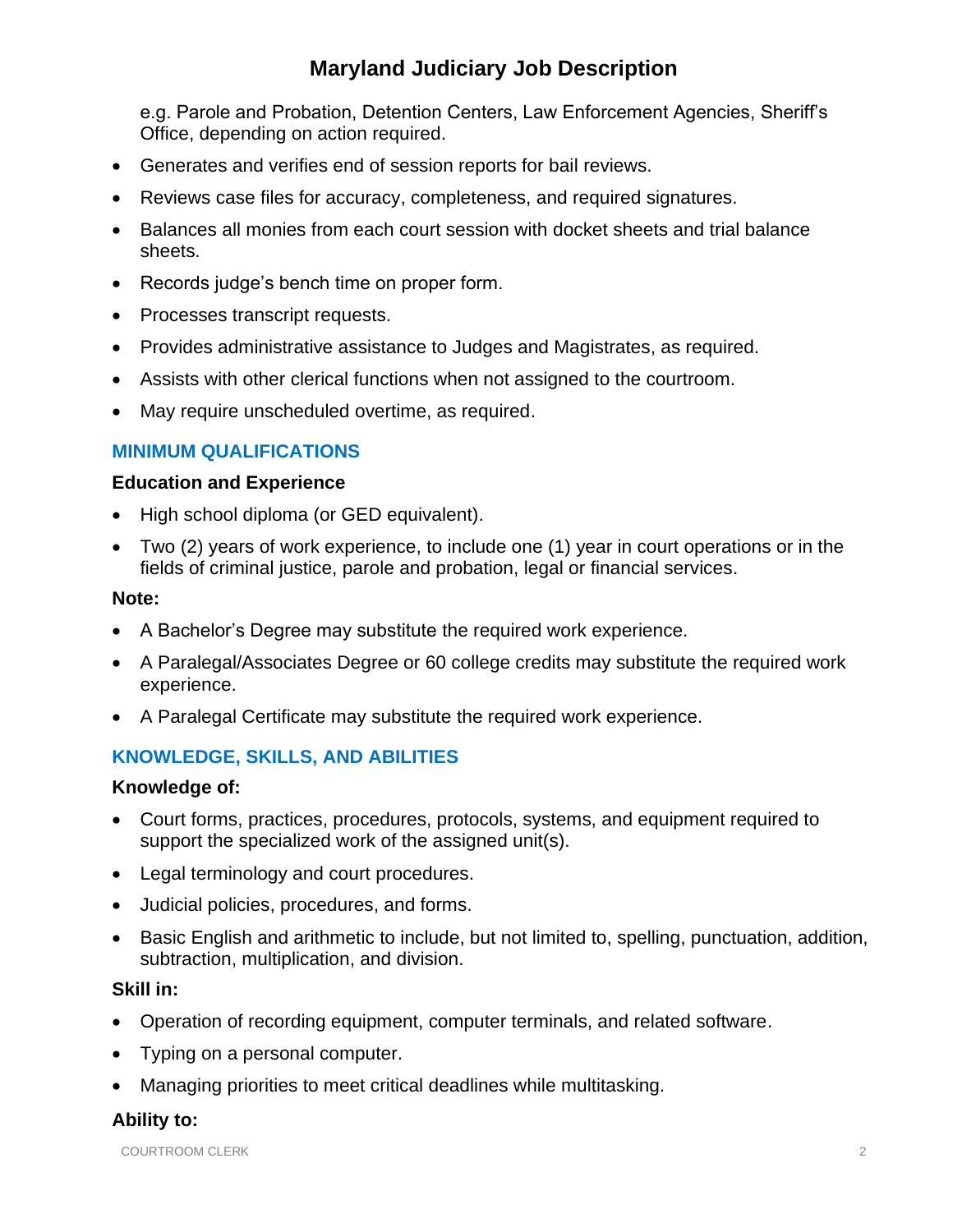- Acquire knowledge of Maryland Judiciary procedures, rules, practices, regulations, and jurisdictional courts.
- Make work decisions in accordance with laws, regulations, rules, and Judiciary policies and procedures.
- Apply job-related terminology, policies, procedures, regulations, and laws to define problems, collect data, establish facts, record data, appropriately complete forms, and provide information to customers.
- Communicate clearly, tactfully, and effectively with judges, the public, police agencies, attorneys, and other court officials and personnel, both verbally and in writing.
- Follow procedures, verbal and written instructions, and protocols for any given assignment.
- Multitask, adjust to situations quickly, set priorities, and handle pressure in a fast-paced environment.
- Work within time constraints, meet fixed deadlines, and demonstrate good organizational skills.
- Handle sensitive or difficult situations requiring discretion and confidentiality.
- Understand and carry out complex verbal and written instructions.
- Pay attention to detail.
- Exercise tact, diplomacy, and impartiality in dealing with the public, law enforcement personnel, and attorneys.
- Use and maintain alphabetical and numerical filing systems.
- Establish and maintain effective working relationships with other employees, superiors, and/or the general public.

### **SUPERVISORY RESPONSIBILITIES**

This position does not have formal supervisory responsibilities over other employees.

#### **PHYSICAL DEMANDS**

*The physical demands described here are representative of those that must be met by an employee to successfully perform the essential functions of this job. Reasonable accommodations may be made to enable individuals with disabilities to perform the essential functions.*

This position involves *sedentary* work, exerting up to 10 pounds of force occasionally, and/or negligible amount of force frequently or constantly to lift, carry, push, pull, or otherwise move objects. Sedentary work involves sitting most of the time; walking and standing are required only occasionally.

#### **WORKING CONDITIONS**

*The work environment and exposures described here are representative of those an employee encounters while performing the essential functions of this job. Reasonable accommodations may be made to enable individuals with disabilities to perform the essential functions.*